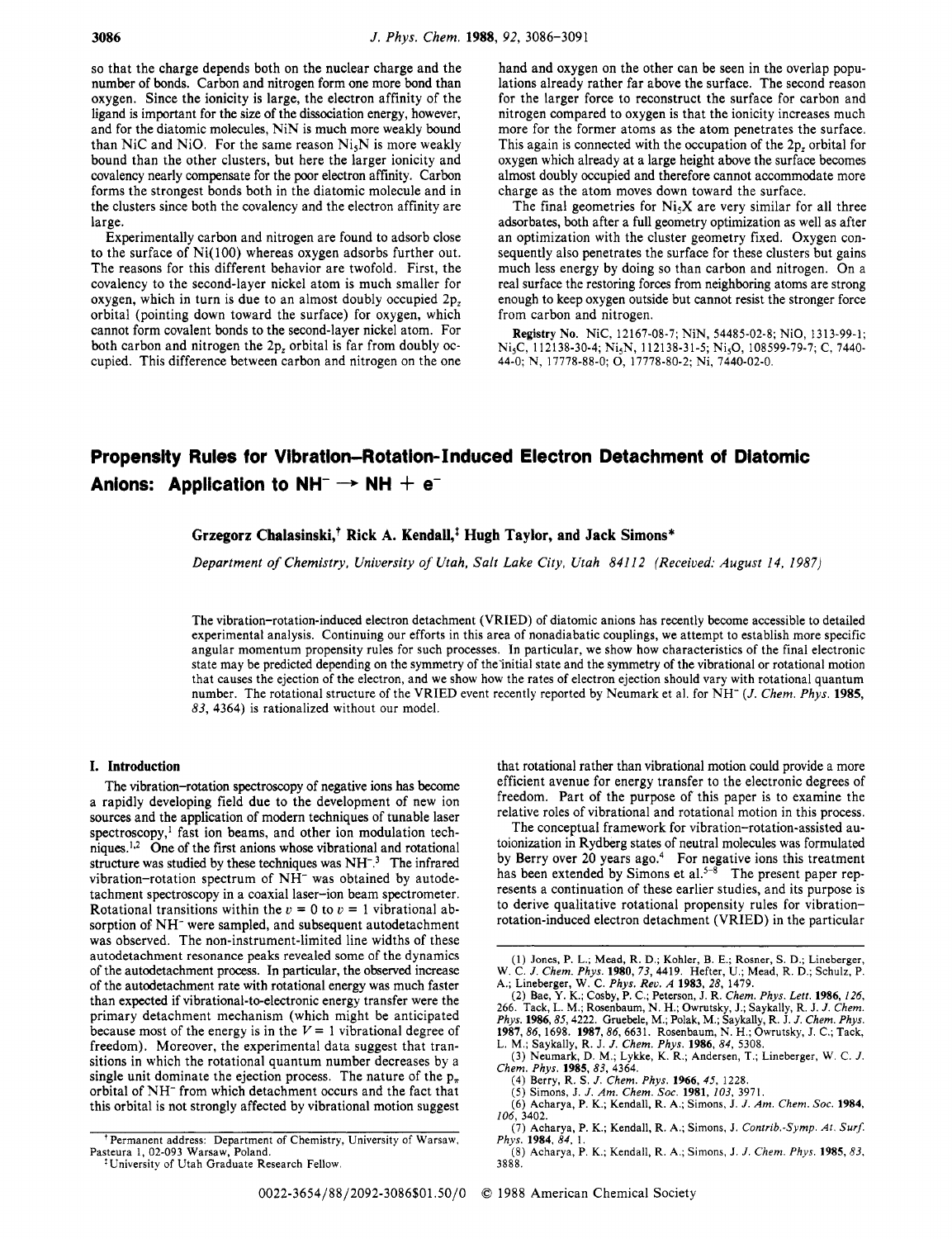### Vibration-Rotation-Induced Electron Detachment

case of diatomic negative ions. For a diatomic negative ion, a compact expression for the electronic force operator can be obtained in a manner that clearly displays its symmetry and physical content. As shown here, this expression may be employed, in particular, to predict isotope effects or to infer the electronic symmetry of the diatomic molecule-plus-free-electron final state if the symmetries of the anion initial state and neutral-molecule final state are known.

The important feature of the detachment process on which we focus our attention here is its dependence on the anion's and neutral molecule's rotational quantum numbers. Previously, only the special case in which the ejection is assumed to carry away no angular momentum was treated,<sup>8</sup> whereas, as pointed out above, the recent experiments on NH- revealed strong evidence for transitions in which the molecule's rotational state changes. This fact stimulated us to derive analytic expressions for the rotational parts of the general propensity matrix element given in ref **5.** In the present treatment of NH-, we restrict our attention to the Hund case b in which the component of the anion's electronic orbital angular momentum along the diatomic bond axis is strongly coupled to the rotational motion and the spin-orbit interaction is a relatively weak effect. This allows us to *first* couple the electronic orbital angular momentum **A** to the rotation and to then bring in the spin-orbit effects. In fact, we further limit our consideration to species for which the resultant spin-orbit coupling is negligible; that is, we couple **A** to rotation to achieve total angular momentum eigenfunctions, and we ignore subsequent spin-orbit interactions. This is done not because we believe spin-orbit effects to be small in most cases of interest but because we wish to focus only on the rotation-electronic orbital angular momentum coupling in this work. An analysis of the resultant rate expressions leads to a framework in terms of which we can interpret the observed rotational structure of the VRIED event.

#### **11.** Theoretical Development

Although the derivations carried out in this paper are focused, from the start, on the NH<sup>-</sup>  $\rightarrow$  NH + e<sup>-</sup> system, many qualitative features can be carried over to other diatomic anions. Attempts are made throughout this paper to emphasize such general features.

Initial- and Final-State Wave Functions. Let us begin by describing the coupled **electronic-vibration/rotation** wave functions of the following three species: the NH- anion, the (hypothetical) [NH,e<sup>-</sup>] "complex", and the NH-plus-free-electron system. Ignoring the spin-orbit coupling and treating these systems as one active electron coupled to an underlying  $3\Sigma$ <sup>-</sup> NH "core", the NH<sup>-</sup> anion wave functions can be specified in Hund's case b as

$$
|J,M,m\rangle_v = \left(\frac{2J+1}{4\pi}\right)^{1/2} D_{M,m}^{\prime^*}(\alpha,\beta,0) \sum_{nl} C_{nl}^{\prime} \psi_{nl}^{\prime}(r) \psi_{lm}^{\prime}(\theta,\phi) F_{vJ}^{\prime}(R) \quad (1a)
$$

where  $\psi_{nl}$  is the radial part of the NH<sup>-</sup> anion's active orbital,  $\psi_{lm}(\theta,\phi)$  is its angular part expressed in terms of molecule-fixed coordinates  $r, \theta, \phi$ ; *l* labels the angular momentum of each of the basis orbitals  $\psi_{nl}^-\psi_{lm}^-$  that contribute to the molecular orbital whose angular momentum projection along the bond axis of the molecule is mh.  $C_{nl}$  represents the LCAO-MO coefficients of this active molecular orbital, and the  $F_{jj}(R)$  values are vibrational wave functions for the NH<sup>-</sup> anion. The angles  $\alpha$  and  $\beta$  are the azimuthal and polar angles of the bond axis in the  $x, y, z$  lab-fixed coordinate system. Here  $D_{M,m}^{J^*}(\alpha,\beta,0)$   $[(2J+1)/(4\pi)]^{1/2}$  is the normalized rotational wave function<sup>9,10</sup> for the NH<sup>-</sup> system having total (orbital *IMI* plus rotational *M)* angular momentum *J* with projection *M* along the lab-fixed *z* axis.

For the [NH,e<sup>-</sup>] complex in which the "extra" electron is treated as strongly coupled to the bond axis (as in Hund's case b), analogous wave functions are appropriate:

**(9) Edmonds, A. R.** *Angular Momentum in Quantum Mechanics;*  **Princeton University Press: Princeton, NJ, 1957. (IO) Brink, D. M.; Satchler,** *G.* **R.** *Angular Momentum;* **Clarendon Press,**  The Journal of Physical Chemistry, Vol. *92,* No. *11, 1988* **3087** 

$$
|J'M'm'\rangle_{v'} = \left(\frac{2J'+1}{4\pi}\right)^{1/2} D_{M'm}^{J''}(\alpha,\beta,0) \sum_{n'l'} C_{n'l'} \psi_{n'l'} \psi_{l'm'} F_{v'l'}
$$
\n(1b)

The [NH,e<sup>-</sup>] "complex" functions do not properly describe the true final states of the decay process. They are introduced merely as a convenient intermediate to facilitate the derivations. The true final state of NH-plus-free-electron should be described by vector coupling the angular momentum of the free electron to that of the underlying NH species. The **3Z-** NH molecule has no orbital angular momentum, hence its rotational eigenfunctions are given as  $[(2\bar{N}+1)/(4\pi)]^{1/2}D_{M_{\infty}0}^{\bar{N}^*}$ . The resultant total angular momentum eigenfunction is then

$$
|\bar{J},\bar{M};\bar{N},\bar{l}\rangle_{v} = \sum_{\substack{\bar{M}_{N},m}} \langle \bar{N} \bar{M}_{N} \bar{m} | \bar{J} \bar{M} \rangle \left( \frac{2\bar{N}+1}{4\pi} \right)^{1/2} D_{\bar{M}_{N},0}^{\bar{N}*}(\alpha,\beta,0) \sum_{n} C_{n\bar{n}}^{\epsilon} \psi_{n\bar{n}}^{\epsilon}(r) \times \psi_{n\bar{n}}^{\epsilon}(\theta_{\mathrm{L}},\phi_{\mathrm{L}}) F_{v,\bar{J}} \quad (1c)
$$

where  $\theta_1$  and  $\phi_1$  describe the angular portion of the "extra" electron in the lab-fixed *xy,z* coordinate system (since the "extra" electron is no longer strongly coupled to the diatomic axis) and  $\langle N\bar{l}M_{N}\bar{m}|\bar{J}M\rangle$  is a vector coupling coefficient.<sup>9,10</sup>

An expansion of these proper final-state wave functions  $|\bar{J}_{\cdot}|$ .  $\overline{M}$ ; $\overline{N}$ , $\overline{l}$ )<sub> $\overline{v}$ </sub> in terms of the [NH,e<sup>-</sup>] functions  $|J',M',m'\rangle_{v'}$  allows us to compute rates of decay of specific  $|J,M,m\rangle_v$  states of NH<sup>-</sup> by  $M_iN_i/\nu_p$  in terms of the [NH,e<sup>-</sup>] functions  $|J'_iM'_im'\rangle_{\nu'}$  allows us to compute rates of decay of specific  $|J_iM'_im'\rangle_{\nu}$  states of NH<sup>-</sup> by first computing  $|J_iM'_im'\rangle_{\nu}$  matrix elements and then transforming, using the above-mentioned expansion, to the desired first computing  $|J,M,m\rangle_v \rightarrow |J',M',m'\rangle_v$  matrix elements and then transforming, using the above-mentioned expansion, to the desired  $|J,M,m\rangle_v \rightarrow |J,\bar{M};\bar{N},\bar{l}\rangle_E$  rates.

Angular Momentum Considerations and the Nonadiabatic Matrix Elements. The rates of nonadiabatic transitions between states  $|J,M,m\rangle_p$ , and  $|J',M',m'\rangle_{p'}$  induced by vibration/rotationto-electronic coupling were shown in ref 5 to be related to integrals of the form  $\frac{v}{J'}\sqrt{J'}M'm^{\dagger}\vec{\nabla}\cdot\vec{\nabla}|J,M,m\rangle_v$ , where the first and second operators

$$
\vec{\nabla} = \hat{R} \frac{\partial}{\partial R} + \hat{\beta} \frac{1}{R} \frac{\partial}{\partial \beta} + \hat{\alpha} \frac{1}{R \sin \beta} \frac{\partial}{\partial \alpha}
$$

act on the electronic and rotation-vibration components of  $|J,-\rangle$  $M,m$ , respectively. It is possible to express  $\vec{\nabla}$  in terms of angular momentum operators whose commutation and other properties can then be used to facilitate evaluation of the desired matrix elements. In particular  $\vec{\nabla}$  can be written in terms of the rotational angular momentum  $\vec{N}$  of the diatomic bond axis:

$$
\vec{\nabla} = \hat{R} \frac{\partial}{\partial R} - \frac{i}{\hbar} \frac{\hat{R} \times \bar{N}}{R}
$$
 (2)

The components of  $\vec{N}$  in the lab-fixed coordinate system are

$$
N_z = -i\hbar \frac{\partial}{\partial \alpha} \tag{3a}
$$

$$
N_{\pm} = \pm \hbar \, \exp(\pm i\alpha) \left( \frac{\partial}{\partial \beta} \pm i \, \cot \beta \, \frac{\partial}{\partial \alpha} \right) \tag{3b}
$$

Transforming to the molecule-fixed coordinate system with

 $\hat{R}$  = [sin  $\beta$  cos  $\alpha$ , sin  $\beta$  sin  $\alpha$ , cos  $\beta$ ] (4a)

$$
\hat{\beta} = [\cos \beta \cos \alpha, \cos \beta \sin \alpha, -\sin \beta]
$$
 (4b)

$$
\hat{\alpha} = [-\sin \alpha, \cos \alpha, 0] \tag{4c}
$$

 $\bar{N}$  can be rewritten as

$$
N_{\hat{\mathbf{R}}} = 0 \tag{5a}
$$

$$
N_{\hat{\beta}} = \frac{i\hbar}{\sin \beta} \frac{\partial}{\partial \alpha} \tag{5b}
$$

$$
N_{\hat{\alpha}} = -i\hbar \frac{\partial}{\partial \beta} \tag{5c}
$$

The  $D_{M,m}^{\prime\prime}(\alpha,\beta,\gamma)$  functions are eigenfunctions of the square of the *total* angular momentum  $\vec{J} = \vec{N} + \vec{L}$ , of the *z* component  $J_z$ , and of the  $\hat{R}$  component  $J_{\hat{R}}$ . In our wave functions  $D_{M,m}^{J^c}(\alpha,\beta,0)$ ,

**Oxford University Press: London, 1975.**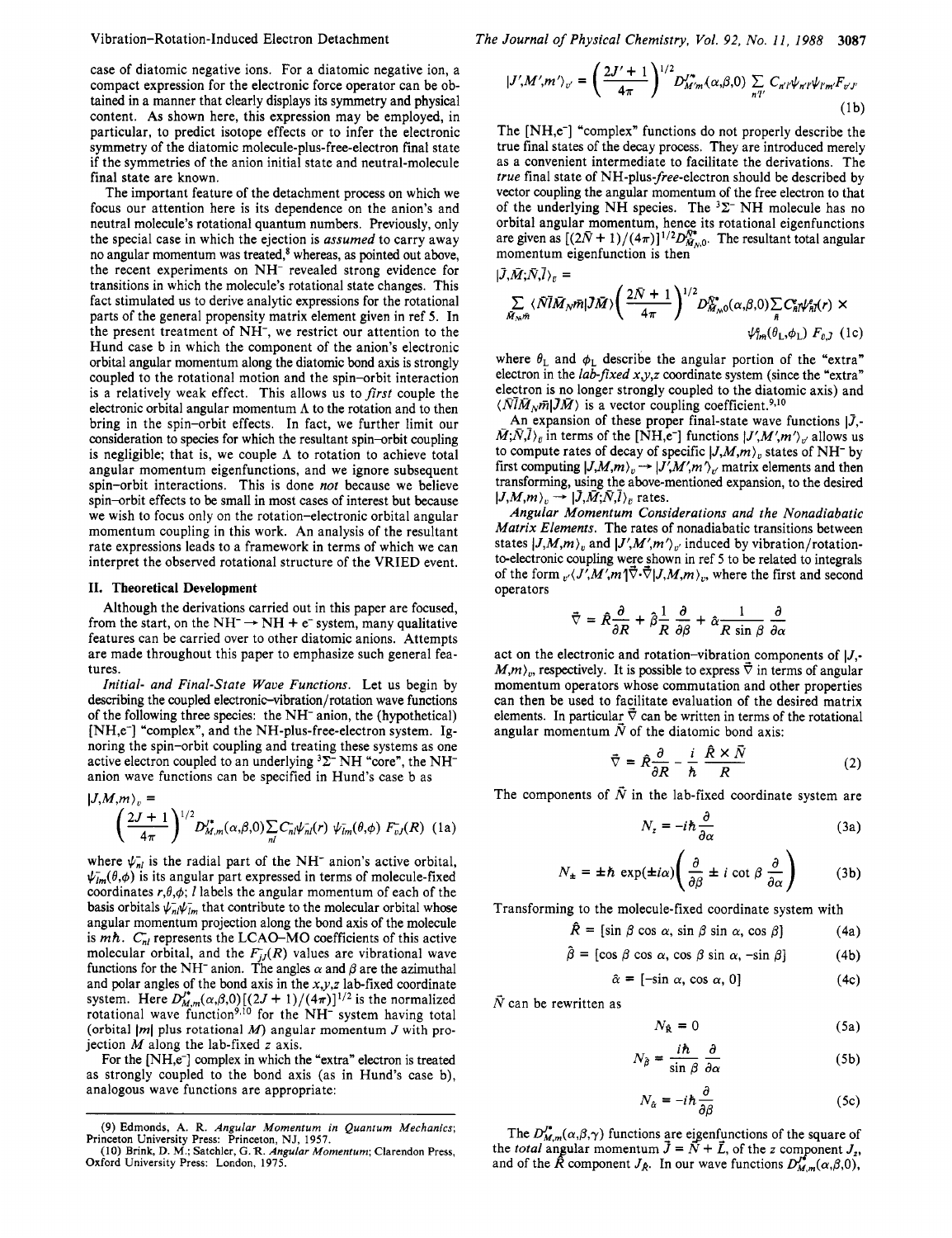the angle  $\gamma$  does not occurs since the diatomic has no angular momentum about its bond axis; the only angular momentum about this axis is the electronic orbital angular momentum  $\vec{L}$ . The well-known expressions for  $\vec{J}$  in the lab-fixed coordinate system

$$
J_z = -i\hbar \frac{\partial}{\partial \alpha} \tag{6a}
$$

wen-known expressions for J in the lab-fixed coordinate system  
\n
$$
J_z = -i\hbar \frac{\partial}{\partial \alpha} \qquad (6a)
$$
\n
$$
J_{\pm} = \pm \hbar \exp(\pm i\alpha) \left( \frac{\partial}{\partial \beta} \pm i \cot \beta \frac{\partial}{\partial \alpha} \mp \frac{i}{\sin \beta} \frac{\partial}{\partial \gamma} \right) \qquad (6b)
$$

can be transformed to the molecule-fixed coordinate system to give

$$
J_{\hat{R}} = -i\hbar \frac{\partial}{\partial \gamma} \tag{7a}
$$

$$
J_{\hat{\beta}} = \frac{i\hbar}{\sin \beta} \frac{\partial}{\partial \alpha} - i\hbar \cot \beta \frac{\partial}{\partial \beta}
$$
 (7b)

$$
J_{\hat{\alpha}} = -i\hbar \frac{\partial}{\partial \beta} \tag{7c}
$$

Using the properties

$$
J_{\hat{R}} D_{M,m}^{J^*}(\alpha, \beta, \gamma) = m \hbar D_{M,m}^{J^*}(\alpha, \beta, \gamma)
$$
 (8a)

$$
J_{\pm} D_{M,m}^{\prime^*}(\alpha,\beta,\gamma) \equiv (J_{\hat{\beta}} \pm iJ_{\hat{\alpha}}) D_{M,m}^{\prime^*}(\alpha,\beta,\gamma) =
$$
  

$$
\hbar [J(J+1) - m(m \mp 1)]^{1/2} D_{M,M \mp 1}^{\prime^*}(\alpha,\beta,\gamma)
$$
 (8b)

one can show that

$$
V_{\hat{R}} D_{M,m}^{J^*}(\alpha, \beta, 0) = 0
$$
 (9a)

$$
N_{\pm} D_{M,m}^{J*}(\alpha,\beta,0) \equiv (N_{\beta} \pm iN_{\alpha})(\alpha,\beta,0) D_{M,m}^{J*}(\alpha,\beta,0) =
$$
  
\n
$$
\hbar [J(J+1) - m(m \mp 1)]^{1/2} D_{M,m \mp 1}^{J*}(\alpha,\beta,0) -
$$
  
\n
$$
m\hbar \cot \beta D_{M,m}^{J*}(\alpha,\beta,0) \quad (9b)
$$

 $\overline{I}$ 

Combining all of the above information, one can express the desired nonadiabatic matrix element as follows:

$$
\begin{split} &\n_{v'}\langle J',M',m\uparrow\vec{\nabla}\cdot\vec{\nabla}|J,M,m\rangle_{v} = \left(\frac{2J'+1}{4\pi}\right)^{1/2} \left(\frac{2J+1}{4\pi}\right)^{1/2} \times \\ &\sum_{nl'} C^*{}_{n'l'} \int F^*{}_{v'l'} \int D'_{M',m}(\alpha,\beta,0) \int \psi^*{}_{n'l'} \psi^*{}_{l'm'} \vec{\nabla}\psi^-_{nl} C_{nl} \psi^-_{lm} d\vec{r} \\ &\vec{\nabla} D'^*_{M,m}(\alpha,\beta,0) F_{vJ} R^2 \sin\beta \, dR \, d\beta \, d\alpha = \\ &\delta_{JJ'} \delta_{MM'} \{\delta_{m'm'} A_{v'Jv} - [B^*_{v'Jv}\delta_{m',m+1}[J(J+1) - m(m+1)]^{1/2} + \\ &\quad B^-_{v'Jv}\delta_{m',m-1}[J(J+1) - m(m-1)]^{1/2} \} \end{split}
$$
 (10)

where

$$
A_{v'Jv} = \int F^*_{v'J}(R) \sum_{nn'l} C^*_{n'l} \int \psi^*_{n'l} \frac{d}{dR} \psi_{nl} C_{nl} r^2 dr \frac{d}{dR} F_{vJ} R^2 dR
$$
\n(11a)

$$
B_{v'Jv}^{\pm} = \int F^*{}_{v'J} \sum_{nn'l} C^*{}_{n'l} [l(l+1) - m(m \pm 1)]^{1/2} \times
$$
  

$$
\int \psi^*{}_{n'l} \psi_{nl}^{-} r^2 dr C_{nl} F_{vJ} dR
$$
 (11b)

For the NH<sup>-</sup> case,  $m = \pm 1$  because of the <sup>2</sup>II nature of the electronic state. Moreover, because the  $\pi$  orbital resides primarily on the nitrogen atomic center, the  $l = 1$  terms dominate in  $C_{nl}$ . In this case,  $B_{v/y_v}^+$  vanishes for  $m = 1$  and  $B_{v/y_v}^-$  vanishes for  $m =$ -1, and the above more general expression reduces to

$$
\begin{aligned} \n\int_{\mathcal{D}'} \langle J', M', m \rangle \vec{\nabla} \cdot \vec{\nabla} | J, M, m \rangle_{v} &= \delta_{J'J} \delta_{M'M} \delta_{m',m} A_{v'Jv} - \\ \n\delta_{m',0} \delta_{m,-1} B_{v'Jv} [J(J+1)]^{1/2} - \delta_{m',0} \delta_{m,1} B_{v'Jv} [J(J+1)]^{1/2} \end{aligned} \tag{12}
$$

where  $B_{v'j_0}$  is given by eq 11b with the  $[l(l + 1) - m(m \pm 1)]^{1/2}$ factor replaced by  $[l(l+1)]^{1/2}$ .

Vibration- or Rotation-Assisted Detachment. The final expression (eq 12) for the  $|J,M,m\rangle$ <sub>v</sub> to  $|J',M',m'\rangle$ <sub>v</sub> transition matrix elements contains two distinctly different kinds of terms. The  $A_{v'Jv}$ elements, which arise for  $m' = m$  (=  $\pm 1$  for NH<sup>-</sup>), originate in the vibrational or radial coupling. Such elements will be large if the rate of change of the anion's active orbital with respect to vibration  $(d/dR)\sum_{nl}C_{nl}\psi_{nl}$  is large. We note that transitions dominated by these vibrational couplings are expected to display vibrational propensities that vary (approximately) as  $\int F^*_{v}$  $(R)(d/dR)$   $\overline{F}_{vJ}(R)R^2$  dR, where  $F_{vJ}$  and  $F_{vJ}^-$  are the NH and NH<sup>-</sup> vibrational wave functions for angular momentum state  $J$ . These are not conventional Franck-Condon integrals, but integrals that involve the derivative of one of the vibrational wave functions.

The other elements in eq 12 arise from rotational or angular coupling and give rise to  $m' = m \pm 1$  ( $m' = 0$  for NH<sup>-</sup>) transitions in which the electronic angular momentum along the bond axis changes. These  $B_{v'j}$  elements appear multiplied by  $[J(J+1)]^{1/2}$ that give rise to an (approximately) linear variation with the quantum number *J.* The vibrational propensities that accompany transitions dominated by these couplings should vary (approximately) as  $\int F^*_{v'}F_{v'} dR$ , which again are not conventional Franck-Condon factors; they have an added factor of *R-\*.* 

Transformation from [NH,e<sup>-</sup>] to NH plus Free Electron Rates. Equations 10 and 11 give the matrix elements that couple initial  $|J,M,m\rangle_v$  states to "intermediate"  $|J',M',m'\rangle_v$  states. As described earlier, these intermediate states, in which the "extra" electron's angular momentum remains coupled to the diatomic bond axis, are not the true final states in the VRIED process. The proper  $F_{\text{end}}$  is  $\overline{M}$  is accessed to a first platter where a problem final states  $|\tilde{J}, \tilde{M}; \tilde{N}, \tilde{l}\rangle_{\tilde{p}}$  correspond to a free electron whose angular momentum *7* is vector coupled to the diatomic rotational angular momentum  $\bar{N}$ . When the definitions of the  $|J',M',m'\rangle_{v'}$  and  $|\bar{J}, \bar{M}; \bar{N}, \bar{l}\rangle_{\bar{v}}$  states are used, it is relatively straightforward to work out the transformation matrix that connects these two representations:

$$
E_{\epsilon}(\bar{J}, \bar{M}; \bar{l}, \bar{m}|J', M', m')_{v'} =
$$
  

$$
\delta_{J'}\delta_{\bar{M}M'}\delta_{\bar{v}v'}\left(\frac{2\bar{N}+1}{4\bar{J}+1}\right)^{1/2} \langle \bar{N}, \bar{l}, 0, m'|J, m'\rangle C_{\bar{l}} \quad (13a)
$$

where

$$
C_{\bar{l}} \equiv \sum_{nn'} C_{\bar{n}\bar{l}}^* \int \psi_{\bar{n}\bar{l}}^* (r) \psi_{n'\bar{l}}(r) r^2 \, \mathrm{d}r \, C_{n'\bar{l}} \qquad (13b)
$$

is the  $\bar{l}$  projection of the [NH,e<sup>-</sup>] "extra" electron's radial wave function onto the "free" electron's radial wave function.

This transformation then allows us to write the desired VRIED matrix elements as

$$
\begin{split} \n\delta_{\mathcal{J},\mathcal{M}',m',v'} &= \\ \n&\sum_{J',M',m',v'} \n\delta_{\mathcal{J},\mathcal{M},\mathcal{N},\mathcal{J}} &= \n\sum_{J',M',m',v'} \n\delta_{\mathcal{J},\mathcal{M},\mathcal{M}} &= \n\sum_{J',M',m',v'} \n\delta_{\mathcal{J},\mathcal{M},M} &C_{\mathcal{J}} \left( \frac{2\bar{N}+1}{2J+1} \right)^{1/2} \sum_{m'} \n\delta_{m',m} (\bar{N},\bar{I},0,m|\bar{J},m) A_{\mathcal{E},\mathcal{V}} - \\
& \delta_{m',m+1} \langle \bar{N},\bar{I},0,m+1|\bar{J},m+1 \rangle B_{\mathcal{E},\mathcal{V}}^{+} &[J(J+1)-m(m+1)]^{1/2} - \\
& \delta_{m',m-1} \langle \bar{N},\bar{I},0,m-1|\bar{J},m-1 \rangle B_{\mathcal{E},\mathcal{V}}^{-} &[J(J+1)-m(m-1)]^{1/2}\n\end{split}
$$

For the NH<sup>-</sup> case,  $m = \pm 1$ . Recalling that in this case,  $B_{\bar{v},l\bar{v}}^+$ vanishes for  $m = 1$  and  $B_{j,v}^-$  vanishes for  $m = -1$ , we see that the above expression reduces to

$$
\varepsilon \langle \overline{J}, \overline{M}; \overline{N}, \overline{l} \rangle \overline{\nabla} \cdot \overline{\nabla} | J, M, 1 \rangle_{\varepsilon} =
$$
\n
$$
\delta_{JJ} \delta_{\overline{M}M} C_I \left( \frac{2\overline{N} + 1}{2J + 1} \right)^{1/2} \{ \langle \overline{N}, \overline{l}, 0, 1 | \overline{J}, 1 \rangle A_{JJ\sigma} - \langle \overline{N}, \overline{l}, 0, 0 | \overline{J}, 0 \rangle \times
$$
\n
$$
[J(J + 1)]^{1/2} B_{\sigma J\sigma} \rangle \quad (15a)
$$

$$
\begin{aligned} \n\frac{\partial}{\partial \rho} \nabla_{\mathcal{N}} \nabla_{\mathcal{N}} \nabla_{\mathcal{N}} \nabla_{\mathcal{N}} \nabla_{\mathcal{N}} \nabla_{\mathcal{N}} \nabla_{\mathcal{N}} \nabla_{\mathcal{N}} \nabla_{\mathcal{N}} \nabla_{\mathcal{N}} \nabla_{\mathcal{N}} \nabla_{\mathcal{N}} \nabla_{\mathcal{N}} \nabla_{\mathcal{N}} \nabla_{\mathcal{N}} \nabla_{\mathcal{N}} \nabla_{\mathcal{N}} \nabla_{\mathcal{N}} \nabla_{\mathcal{N}} \nabla_{\mathcal{N}} \nabla_{\mathcal{N}} \nabla_{\mathcal{N}} \nabla_{\mathcal{N}} \nabla_{\mathcal{N}} \nabla_{\mathcal{N}} \nabla_{\mathcal{N}} \nabla_{\mathcal{N}} \nabla_{\mathcal{N}} \nabla_{\mathcal{N}} \nabla_{\mathcal{N}} \nabla_{\mathcal{N}} \nabla_{\mathcal{N}} \nabla_{\mathcal{N}} \nabla_{\mathcal{N}} \nabla_{\mathcal{N}} \nabla_{\mathcal{N}} \nabla_{\mathcal{N}} \nabla_{\mathcal{N}} \nabla_{\mathcal{N}} \nabla_{\mathcal{N}} \nabla_{\mathcal{N}} \nabla_{\mathcal{N}} \nabla_{\mathcal{N}} \nabla_{\mathcal{N}} \nabla_{\mathcal{N}} \nabla_{\mathcal{N}} \nabla_{\mathcal{N}} \nabla_{\mathcal{N}} \nabla_{\mathcal{N}} \nabla_{\mathcal{N}} \nabla_{\mathcal{N}} \nabla_{\mathcal{N}} \nabla_{\mathcal{N}} \nabla_{\mathcal{N}} \nabla_{\mathcal{N}} \nabla_{\mathcal{N}} \nabla_{\mathcal{N}} \nabla_{\mathcal{N}} \nabla_{\mathcal{N}} \nabla_{\mathcal{N}} \nabla_{\mathcal{N}} \nabla_{\mathcal{N}} \nabla_{\mathcal{N}} \nabla_{\mathcal{N}} \nabla_{\mathcal{N}} \nabla_{\mathcal{N}} \nabla_{\mathcal{N}} \nabla_{\
$$

Equations 14 and 15 thus provide our final expressions for the  $|J,M,m\rangle_{v}$  to  $|\bar{J},\bar{M};\bar{N},l\rangle_{v}$  matrix elements.

Transitions from  $NH^ \lambda$ -Doublet States. Spectroscopic measurements on NH- VRIED are able to resolve absorptions from  $v'' = 0$  NH<sup>-</sup> into various *J* levels of  $v = 1$  NH<sup>-</sup>. In fact, the instrumental resolution  $(<20$  MHz) is adequate to resolve transitions into the pairs of  $\lambda$ -doublet states that arise from the pairs of  $|J,M,m=\pm 1 \rangle$ , states of NH<sup>-</sup>. These  $\lambda$ -doublet pairs, whose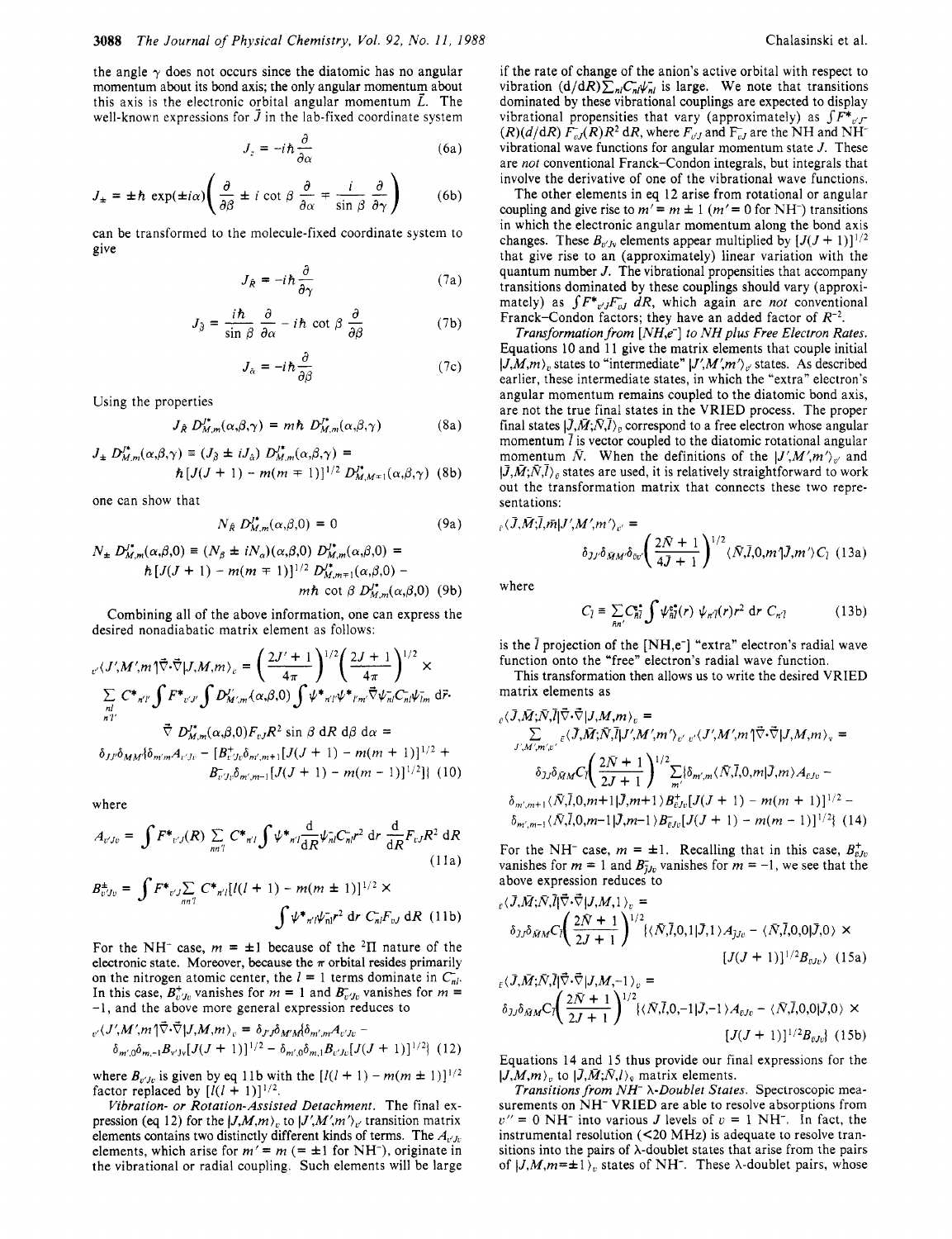energies are split by the rotation-orbital angular momentum coupling, have eigenfunctions, within the Hund case b coupling and with spin-orbit effects being neglected, of the following form for the  $NH^{-2}\Pi$  state:

$$
|J,M,\epsilon\rangle_v = \frac{1}{2^{1/2}} [|J,M,1\rangle_v + \epsilon |J,M,-1\rangle_v]
$$
 (16)

where  $\epsilon = \pm 1$  labels the two members of each  $\lambda$ -doublet pair. In the particular NH<sup>-</sup> case at hand, transitions from  $|J, M, \epsilon\rangle$ <sub>*v*</sub>

initial states to  $|\bar{J}, \bar{M}; \bar{N}, \bar{l}\rangle_{\bar{n}}$  final states have nonadiabatic coupling matrix elements that can be obtained from eq *15* and *16:* 

*[i* + *e(-1)N+7-J]* - *[J(J* + i)]i'2~~,(~,i,o,ol~,o)(i + (17)

An interpretation of this result and a comparison with the experimental data on NH- will be made in section **111.** 

*Isotope Effects in VRIED.* The nonadiabatic integrals over the *electronic* NH- and [NH,e-] wave functions

$$
\sum_{\substack{n'n\\l'l}} C^*_{n'l'} \int \psi^*_{n'l'} \psi^*_{l'm'} \vec{\nabla} \psi^-_{nl} \psi^-_{lm} C^-_{nl} d\vec{r} \equiv \vec{M}
$$

can be reexpressed<sup>5</sup> in terms of an integral over the *electronic force* operator  $\overline{\nabla} h$ .

$$
\vec{M} = \left[ E^-(R) - E(R) - \frac{\hbar^2 k^2}{2m_e} \right]^{-1} \times
$$
  

$$
\sum_{\substack{n' \ n' \ n'}} \int \psi^*_{n'l'} \psi^*_{l'm'} C^*_{n'l'} \vec{\nabla} h_e \psi_{nl} \psi_{lm} C_{nl} d\vec{r}
$$
 (18)

where  $E^{-}(R)$  and  $E(R)$  are the anion and neutral electronic energies as functions of bond length *R* and  $\hbar^2 k^2 / 2m_e$  is the kinetic energy of the ejected electron. The electronic Hamiltonian  $h<sub>e</sub>$  for a diatomic species is

$$
h_{e} = \sum_{i=1}^{N} \left[ T_{e}(i) - \frac{Z_{a}e^{2}}{r_{ia}} - \frac{Z_{b}e^{2}}{r_{ib}} \right]
$$
 (19)

where  $T_e(i)$  is the kinetic energy operator for the *i*th electron and  $r_{ic}$  is the distance from the *i*th electron to the *c*th nucleus whose charge is  $Z_c$ . Since  $T_e(i)$  is independent of  $\vec{R}$  we have

$$
\vec{\nabla} h_{\rm e} = \sum_{i=1}^{N} \vec{\nabla} \left( -\frac{Z_a e^2}{r_{ia}} - \frac{Z_b e^2}{r_{ib}} \right) \tag{20}
$$

To evaluate *eq 20,* it is expedient to use spherical polar coordinates of the fixed molecular frame. The nuclear coordinates are then

$$
X_a = \frac{M_b}{\mu} R \sin \beta \cos \alpha; \quad X_b = -\frac{M_a}{M_b} X_a
$$
  

$$
Y_a = \frac{M_b}{\mu} R \sin \beta \sin \alpha; \quad Y_b = -\frac{M_a}{M_b} Y_a
$$
  

$$
Z_a = \frac{M_b}{\mu} R \cos \beta; \quad Z_b = -\frac{M_a}{M_b} Z_a
$$
(21)

By writing  $\overline{\nabla}$  as in eq 2 and carrying out the differentiation in eq *20,* after some algebraic manipulations we obtain

$$
\vec{\nabla} h_{\rm e} = \sum_{i=1}^{N} \left[ -\frac{Z_a e^2 \mu}{M_a} \frac{\vec{r}_{ia}}{r_{ia}^3} + \frac{Z_b e^2 \mu}{M_b} \frac{\vec{r}_{ib}}{r_{ib}^3} \right]
$$
(22)

This result is particularly attractive because we express the electronic force operator as a simple function of the position vectors of electrons. Note that although  $h_e$  itself is independent of the nuclear masses,  $\vec{\nabla} h_e$  is not; hence, we may expect nuclear isotope effects in transitions induced by  $\bar{\nabla} h_{\rm e}$ .

The dependence of  $\vec{\nabla} h_e$  on the atomic masses  $M_a$  and  $M_b$ suggests that the rate of the VRIED process will depend on the

**TABLE I: Examples of Possible Symmetries of Final States for OH', NH-, and LiH-**

| system           | initial<br>anion<br>state | ₹h.<br>component |               | intermediate<br>"complex"<br>state | final state                         |                                   |
|------------------|---------------------------|------------------|---------------|------------------------------------|-------------------------------------|-----------------------------------|
|                  |                           |                  |               |                                    | neutral<br>molecule <sup>a</sup>    | continuum<br>orbital <sup>b</sup> |
| $OH^-$           | $12+$                     | σ                |               | $1\Sigma$                          | $^{2} \Pi_{+}$                      | $l \geq 1$                        |
|                  |                           | $\pi_{\pm}$      |               | $\pi$ +                            | $^{2}\Pi_{\pm}$<br>$^{3}\Sigma^{-}$ | $l \geq 0$                        |
| $NH-$            | $^{2} \Pi_{+1}$           | σ                |               | $^{2} \Pi_{+}$                     |                                     | $l \geq 1$                        |
|                  |                           | $\pi_{\pm}$      | →             | $2\Sigma$                          | $3\Sigma^-$                         | $l \geq 0$                        |
|                  |                           |                  | $\rightarrow$ | $^{2}\Delta_{\pm}$                 | $3\Sigma^-$                         | $l \geq 2$                        |
| LiH <sup>-</sup> | $2\Sigma$                 | σ                |               | $2\Sigma$                          | $1\Sigma^+$                         | $l \geq 0$                        |
|                  |                           | п.               |               | $^{2}\pi_{\pm}$                    | $15 +$                              | $l \geq 1$                        |

We assume that the only energetically accessible electronic states of the neutral molecules are <sup>2</sup> $\Pi$  for OH, <sup>3</sup> $\Sigma$ <sup>-</sup> for NH, and <sup>1</sup> $\Sigma$ <sup>+</sup> for LiH. <sup>b</sup> The smallest value of *I* that is allowed and which should dominate.

masses of the isotopes. Consider, for example, NH<sup>-</sup> and ND<sup>-</sup>.  $\vec{\nabla} h_e$  consists of "*a*-centered"  $(\vec{r}_{ia})$  and "*b*-centered"  $(\vec{r}_{ib})$  terms that have different weights,  $\omega_a$  and  $\omega_b$ , respectively:

$$
\omega_a = \mu / M_a \qquad \omega_a = \mu / M_b
$$

If both the initial and final states are described at the single determinant level, the ejected electron is assumed to come from the HOMO of NH<sup>-</sup> or ND<sup>-</sup>, which is the  $1\pi$  orbital. This orbital is mainly localized on the N atom, which will be referred to as "a". The "a-centered" term in eq *22* should then dominate (because of the  $r_{ia}^{-2}$  factor and because the HOMO is on center *a*). **As** shown in ref *5,* the rate of VRIED varies as the *square* of the nonadiabatic coupling matrix elements (section 11) multiplied by  $(2\pi h^3/\mu^2)\rho$ , where  $\rho$  is the translational density of states for the ejected electron. Hence, the mass dependence of the final rates should arise from  $\omega_a^2 \mu^{-2}$ , or

$$
\text{rate} \approx \frac{1}{\mu^2} \left| \frac{\mu}{M_a} \right|^2 = \frac{1}{M_a^2}
$$

which is *independent* of the H/D mass ratio. The  $N^{14}/N^{15}$  isotopic substitution would give rise to a rate ratio of  $\frac{15}{14}^2 = 1.15$ . In general, we expect large isotope effects when the *active orbital*  in the VRIED process is located on the atom being isotopically changed if this atom is light enough so that its isotopes have substantial mass differences.

*Further Symmetry Analysis of the Electronic Matrix Elements.*  The electronic integral given in eq 18 can be symmetry analyzed by substituting eq 22 for  $\overline{\nabla} h_e$ . The symmetry of  $\overline{\nabla} h_e$  is determined by the symmetry of the  $\vec{r}_{ia}$  and  $\vec{r}_{ib}$  vectors. Within a molecule-fixed coordinate system, it is straightforward to see that the three components of  $\vec{r}_{ia}$  and  $\vec{r}_{ib}$  belong to  $\sigma$  and  $\pi$  symmetries. The  $\sigma$ component is related to the  $\hat{R}$  part of  $\vec{\nabla}h_{e}$ , therefore it may be termed "vibrational", whereas the  $\pi$  components are related to  $\hat{\beta}$  and  $\hat{\alpha}$  and may be termed "rotational".

Given the  $\sigma$  and  $\pi$  symmetries of  $\bar{\nabla}h_{\epsilon}$ , for a given electronic angular momentum or  $\lambda$ -value of  $\sum_{n l} \psi_{n l}^{\dagger} \psi_{l m}^{\dagger} C_{n l}^{\dagger} \equiv \psi$  one can determine the possible symmetries of the electronic wave functions  $\psi = \sum_{n' \in \mathcal{C}_{n'} \psi_{n'} \psi_{n'} \psi_{n'}$  for the [NH,e<sup>-</sup>] complex and eventually the symmetry of the continuum orbital. To this end let us insert eq 22 into the definition of  $\vec{M}$ :

$$
\vec{M}(R) = \sum_{i=1}^{N} \int \sum_{n'i'} C^*{}_{n'i'} \psi^*{}_{n'i'} \psi^*{}_{n'm'} \times
$$
\n
$$
\left( -\frac{Z_a e^2}{r_{ia}^3} \frac{\mu}{M_a} \vec{r}_{ia} + \frac{Z_b e^2}{r_{ib}^3} \frac{\mu}{M_b} \vec{r}_{ib} \right) \sum_{nl} C_{nl} \psi_{nl} \psi_{lm} d\vec{r}_e \Delta E^{-1}
$$
\n(23)

This form clearly shows the distance dependence (i.e.,  $r^{-2}$ ) of the  $\bar{\nabla} h_e$  operator was well as the mass dependences that arise. In Table I we have worked out examples of this symmetry analyses of *M* 

for the following three cases:  
\n
$$
OH^{-1}(\Sigma^+) \rightarrow OH(^{2}\Pi) + e^{-} \qquad NH^{-2}(\Pi) \rightarrow NH(^{3}\Sigma^-) + e^{-}
$$
\n
$$
LiH^{-2}(\Sigma) \rightarrow LiH^{1}(\Sigma^+) + e^{-}
$$

It should be noted that the vibrational  $(\hat{R})$  and rotational  $(\hat{\beta}, \hat{\alpha})$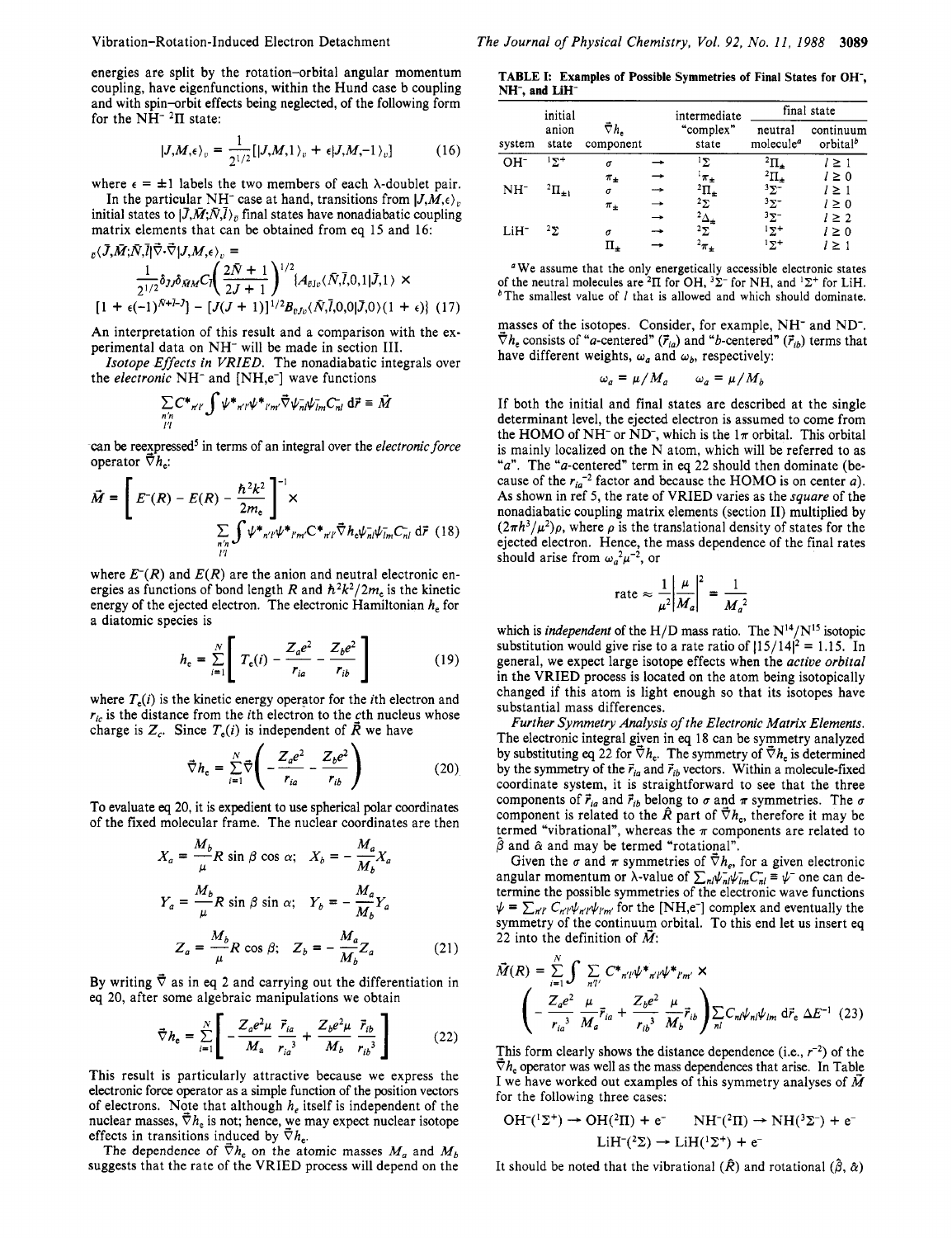components of  $\vec{\nabla}h$ , connect  $\psi$ <sup>-</sup> and  $\psi$  with  $\Delta m = 0,\pm 1$ . This restriction is important because it enters into the rotational propensity determinations.

It should be noted that the angular momenta predicted for the outgoing electron as in Table I are only the *minimum* values needed to provide consistency in the  $m'$  values of the [molecule, e-] complex and the molecule-plus-free-electron final state. Additional constraints may occur that cause the electron to be ejected *primarily* in higher *1* waves. For example, in the NHcase, since the active  $1\pi$  orbital consists almost entirely of a nitrogen-atom-centered p orbital and since the anion's rotation takes place about a point (the nuclear center of mass) near the nitrogen atom, the rotational coupling produces the [NH,e-] complex in a  $2\Sigma$  state in which the "extra" electron resides in a  $p_{\sigma}$  orbital (rather than an  $s_{\sigma}$  or  $d_{\sigma}$  orbital). As a result, the transformation from the [NH,e<sup>-</sup>] complex to the NH-plus-freeelectron state involves an  $l = 1$  free electron.

### **111. Analysis of Propensity Results for NH-**

In the initial infrared absorption process an NH- anion in *u*   $= 0$  is excited to a particular *J* rotational level of the  $v = 1$  state. In fact, each individual molecular excitation event produces a particular *M* state of the *J* rotational level, even if transitions to different  $\lambda$ -doublet members ( $\epsilon = \pm 1$ ) are individually resolved. Thus it is proper to speak of each VRIED process as beginning in a single quantum state labeled by its  $\epsilon$   $\lambda$ -doublet quantum number as well as its rotational *J,M* quantum numbers.

In principle, transitions from such a  $|J,M,\epsilon\rangle_{\epsilon=1}$  initial state to all energetically possible final states contribute to the decay rate. Thus, according to ref *5,* the total rate of decay can be expressed as

rate = 
$$
\frac{2\pi\hbar^3}{\mu^2} \rho \sum_{\bar{v}, \bar{J}, \bar{N}, \bar{l}, \bar{M}} \left|_{\bar{v}} \langle \bar{J}, \bar{M}; \bar{N}, \bar{l} \rangle \vec{\nabla} \cdot \vec{\nabla} | J, M, \epsilon \rangle_{\bar{v}} \right|^2
$$
 (24)

Inserting the expression given in eq 17 for the above coupling matrix elements yields

rate = 
$$
\frac{2\pi h^3}{\mu^2} \rho \sum_{\bar{v}, \bar{N}, \bar{l}} \frac{1}{2} |C_{\bar{l}}|^2 \left( \frac{2\bar{N} + 1}{2J + 1} \right) |A_{\bar{v},\bar{v}} \langle \bar{N}, \bar{l}, 0, 1 | J, 1 \rangle \times
$$
  
[1 +  $\epsilon (-1)^{\bar{N} + \bar{l} - J}] - [J(J + 1)]^{1/2} B_{\bar{v},\bar{v}} \langle \bar{N}, \bar{l}, 0, 0 | J, O \rangle (1 + \epsilon)|^2$ (25)

Recall that  $A_{\bar{\nu}J\nu}$  arises from radial or vibrational coupling whereas  $B_{\bar{v},v}$  involves angular or rotational coupling. From eq 11a and 11b it is clear that the *J* dependences of  $A_{\bar{v}Jv}$  and  $B_{\bar{v}Jv}^*$  are weak compared with the *J* dependence explicitly displayed in eq *25.* 

The vector coupling coefficients  $\langle N,\bar{l},0,0|J,0\rangle$  vanish unless  $\bar{N}$  $+7 - J$  is an even integer. Of course, the three quantum numbers  $\bar{N}$ ,  $\bar{l}$ , and  $J$  must also obey the vector coupling triangle condition. Thus the change in rotational quantum number accompanying N, *l*, and *J* must also obey the vector coupling triangle condition.<br>Thus the change in rotational quantum number accompanying<br>the NH<sup>-</sup>  $\rightarrow$  NH + e<sup>-</sup> event must obey  $\overline{N}$ - *J* = 2*p* - *l*. Since *l*  $= 1$  was shown to dominate for the NH<sup>-</sup> case, we predict that  $\overline{N} - J = -1$  ( $\overline{N} - J = 1$  is energetically impossible for NH<sup>-</sup> because the rotational levels of the  $v = 1$  vibrational state of NH<sup>-</sup> lie below the corresponding rotational levels of  $v = 0$  for NH). Values of  $|\bar{N}-J|$  greater than 1 violate the triangle condition if  $\bar{l}=1$  (as in NH-).

For NH-, the initial vibrational quantum number *u* is equal to 1, for which the only accessible final NH vibrational level is  $\bar{v} = 0$ . Thus the rate expression reduces to

rate 
$$
\approx \frac{2\pi h^3}{\mu^2} \frac{1}{2} |C_1|^2 \left( \frac{2(J-1) + 1}{2J+1} \right) |A_{0J_1}(J-1,1,0,1|J,1) \times
$$
  
\n
$$
[1 + \epsilon(-1)^0] - [J(J+1)]^{1/2} B_{0J_1}(J-1,1,0,0|J,0) (1 + \epsilon)|^2 (26)
$$

This rate expression suggests that the  $\epsilon = 1$  component of each A-doublet should decay with a rate that varies with *J* approximately as  $|a - bJ|^2$ , where *a* and *b* relate to  $A_{0J}(J-1,1,0,1|J,1)$ and  $B_{0J1}$ (*J*-1,1,0,0|*J*,0), respectively. In the case of NH<sup>-</sup>, the  $1\pi$ molecular orbital is not expected to vary strongly with vibration (i.e.,  $d\psi^-/dR$  is small), therefore rotational couplings  $(B_{0J1})$  should dominate over vibrational couplings  $(A_{0/1})$ . As a result, VRIED



**Figure 1.** Pictorial representation of the finite difference representation of  $dP<sub>z</sub>/dR$ .

rates are expected to vary (approximately) as  $b^2J^2$ . The experimental line width data do, in fact, demonstrate a *J* dependence that can be interpreted as being of the  $|a - bJ|^2$  form (for one of the members of each A-doublet). The photoelectron time-of-flight data also support the prediction of eq 26 that  $\bar{N} = J - 1$  transitions should be strongly favored (because  $\bar{l} = 1$  dominates).

According to eq 26, the  $\epsilon = -1$  component of each  $\lambda$ -doublet pair should have *zero* rate of electron ejection within the approximations that gave this equation. Experimentally it is observed that the rates of VRIED from one member of each  $\lambda$ -doublet are considerably lower and much less *J* dependent than those of the fast-decaying member. The lack of strong *J* dependence indicates that the slowly decaying  $\lambda$ -doublet states eject electrons via vibrational coupling rather than by rotational coupling.

To understand how additional contributions to the radial coupling elements can arise, we return to the factor  $(d/dR)\psi_{nl}^{\dagger}\psi_{lm}^{\dagger}C_{nl}^{\dagger}$ , which enters into eq 11a for  $A_{v'Jv}$ . The R derivative acts not only on the  $C_{nl}(R)$  LCAO-MO coefficients (which does not give rise to higher *1* values) but also on the coordinate origin to which the  $\bar{\psi}_{ni}\psi_{lm}$  functions are attached. It is straightforward to see (pictorially or analytically) that the *R*  derivative of a  $p_{\pi}$  orbital centered on the N atom generates a function of  $d_{\pi}$  symmetry (see Figure 1). The introduction of a  $d<sub>z</sub>$  component  $(l = 2)$  then leads to  $l = 2$  type  $\pi$  terms in the [NH,e<sup>-</sup>] electronic wave function, which in turn leads to dominance of  $\overline{l} = 2$  in the final free-electron function. These  $\overline{l} = 2$ transitions would indeed give rise (see eq 17) to nonzero VRIED radial coupling rates for  $\epsilon = -1$   $\lambda$ -doublet states because now  $(-1)^{N+1-J} = -1$  for the dominant  $\overline{N} - J = -1$  rotational transitions. It should be stressed that exactly the same  $\overline{N} - J = -1$  transitions occur both for this (slowly decaying via  $\bar{l} = 2$  radial coupling)  $\epsilon = -1$   $\lambda$ -doublet as for the (fast decaying, via  $\bar{l} = 1$  angular plus radial coupling)  $\epsilon = 1$   $\lambda$ -doublet. This is consistent with the experimentally observed photoelectron time-of-flight data.

#### **IV. Summary and Conclusions**

The rotational angular momentum dependence of the rate of VRIED in diatomic anions has been analyzed within a first-order perturbation theory "golden rule" model. It has been demonstrated that, for diatomics, the electronic force operator  $\bar{\nabla} h_e$  consists of two components: a "vibrational" one of  $\sigma$  symmetry and a "rotational" one of  $\pi$  symmetry. Knowing the symmetries of  $\nabla h_e$ , one can easily predict the electronic symmetry of the diatomic molecule-plus-free-electron final state and hence the ejected electron's angular dependence if the symmetry of the neutralmolecule final state is known. The examples of  $OH^-$ ,  $NH^-$ , and LiH- have been discussed to illustrate the prediction of the symmetry of the outgoing electron wave.

The explicit form of  $\nabla h_{\epsilon}$  for a diatomic molecule derived in this paper also enables prediction of isotope effects in the VRIED process. In particular, it has been shown that the rate of VRIED should be slightly larger for  $14NH^-$  than for  $15NH^-$ .

Explicit evaluation of the angular terms in the "golden rule" rate expression resulted in establishing angular momentum propensity rules for this process. As applied to VRIED in **211** NH-, these propensities predict the following: (1) One component of each  $\lambda$ -doublet rotational state in NH<sup>-</sup> should decay with a rate whose *J* dependence varies as  $|a - bJ|^2$  and should involve ejection of  $\bar{l} = 1$  (p wave) electrons. (2) The other component of each A-doublet should decay more slowly, should involve ejection of  $1 = 2$  (d wave) electrons, and should vary weakly with *J*. (3) Both A-doublet components should be dominated by rotational transitions that involve unit decrease in the rotational quantum